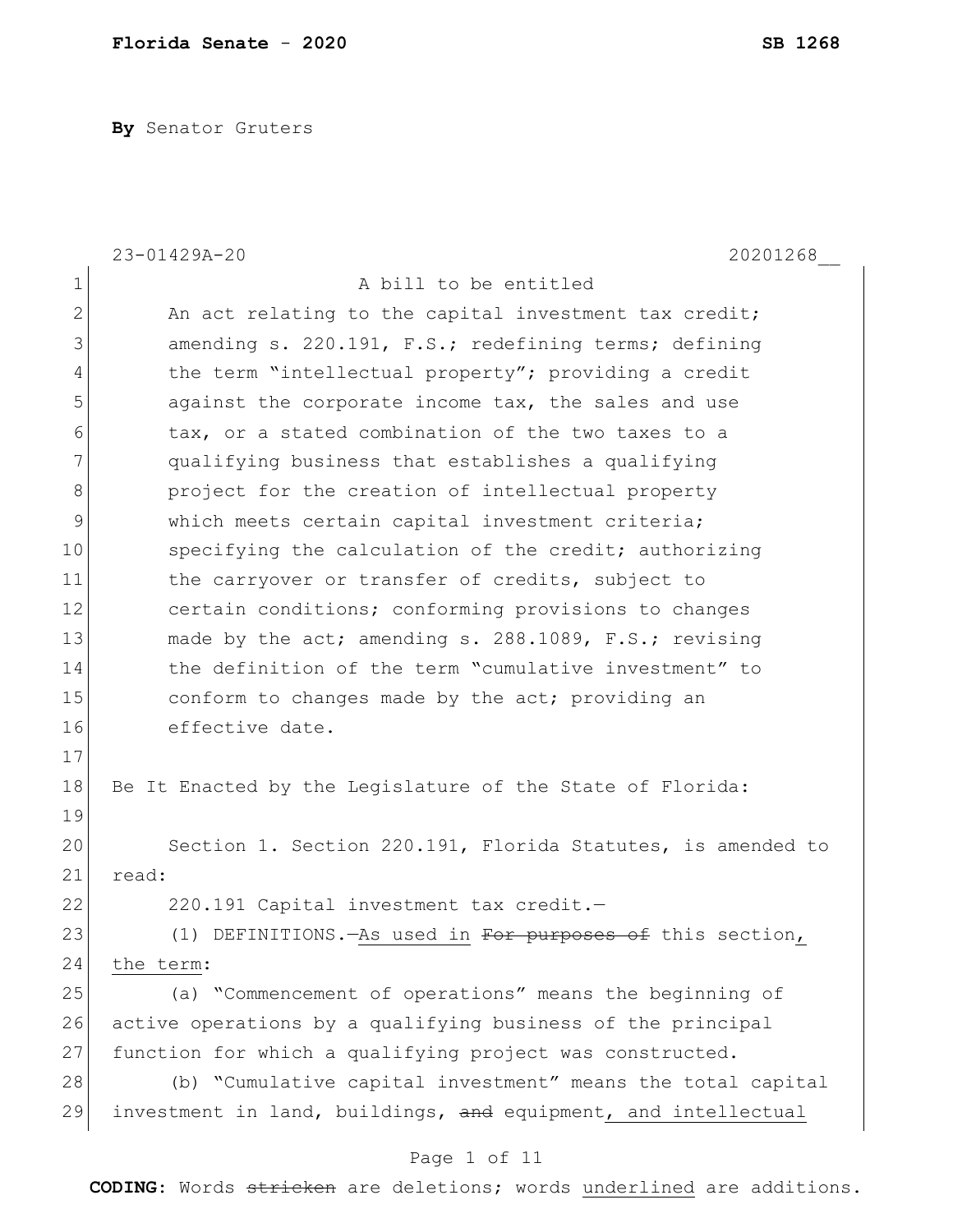23-01429A-20 20201268\_\_ 30 property made in connection with a qualifying project during the 31 period from the beginning of construction or the start date of 32 the project to the commencement of operations or the completion 33 of the project, as applicable. 34 (c) "Eligible capital costs" means all expenses incurred by 35 a qualifying business in connection with the acquisition, 36 construction, installation, and equipping, and development of a 37 qualifying project during the period from the beginning of 38 construction or the start date of the project to the 39 commencement of operations or the completion of the project, as 40 applicable, including, but not limited to: 41 1. The costs of acquiring, constructing, installing, 42 equipping, and financing a qualifying project, including all 43 obligations incurred for labor and obligations to contractors, 44 subcontractors, builders, and materialmen. 45 2. The costs of acquiring land or rights to land and any 46 cost incidental thereto, including recording fees. 47 3. The costs of architectural and engineering services, 48 including test borings, surveys, estimates, plans and 49 specifications, preliminary investigations, environmental 50 mitigation, and supervision of construction, as well as the 51 performance of all duties required by or consequent to the 52 acquisition, construction, installation, and equipping of a 53 qualifying project. 54 4. The costs associated with the installation of fixtures 55 and equipment; surveys, including archaeological and 56 environmental surveys; site tests and inspections; subsurface 57 site work and excavation; removal of structures, roadways, and 58 other surface obstructions; filling, grading, paving, and

### Page 2 of 11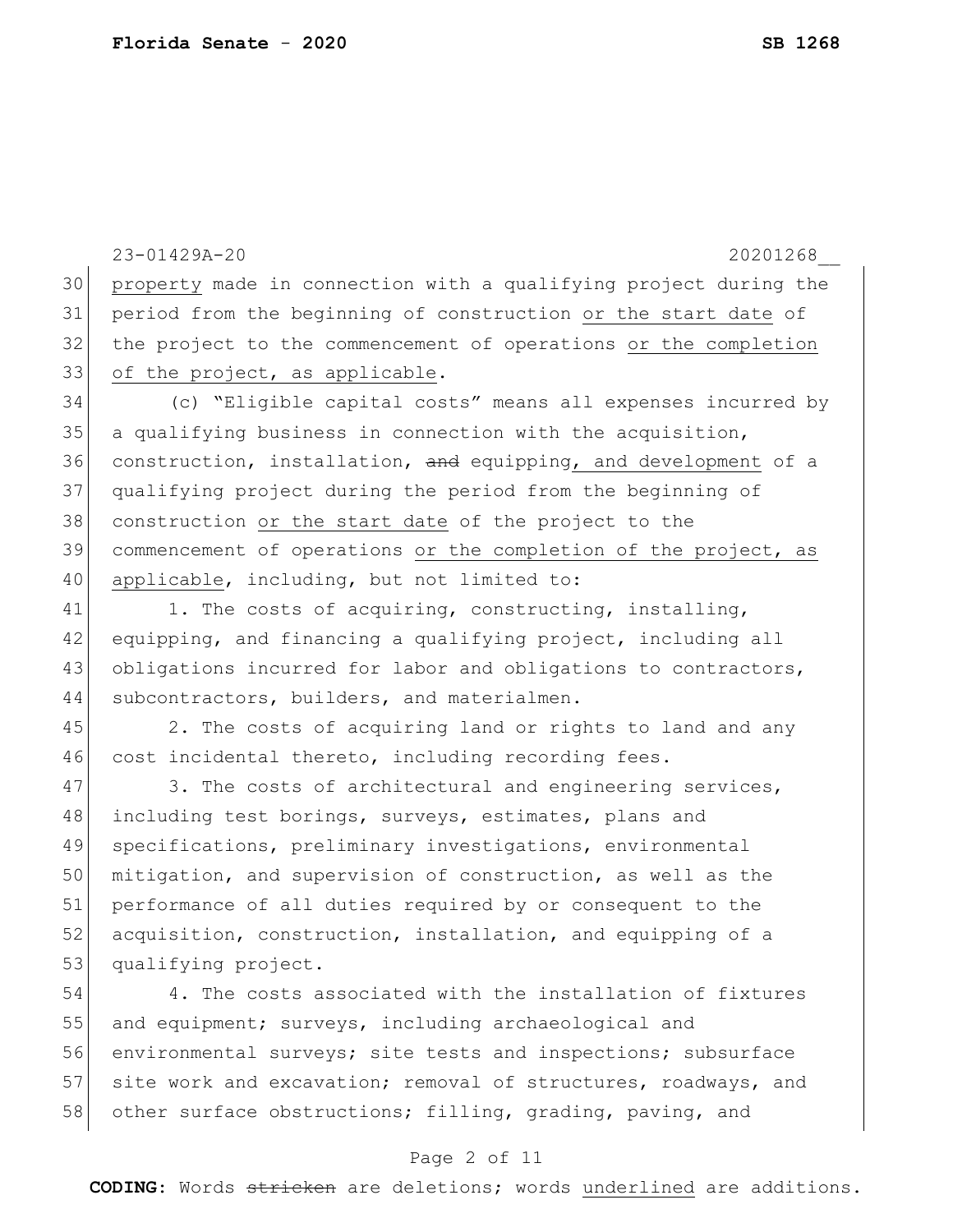|    | 23-01429A-20<br>20201268                                         |
|----|------------------------------------------------------------------|
| 59 | provisions for drainage, storm water retention, and installation |
| 60 | of utilities, including water, sewer, sewage treatment, gas,     |
| 61 | electricity, communications, and similar facilities; and offsite |
| 62 | construction of utility extensions to the boundaries of the      |
| 63 | property.                                                        |
| 64 | 5. For the development of intellectual property, the wages,      |
| 65 | salaries, or other compensation paid to legal residents of this  |
| 66 | state and the costs of newly purchased computer software and     |
| 67 | hardware unique to the project, including servers, data          |
| 68 | processing, and visualization technologies, which are located    |
| 69 | and used exclusively in this state for the project.              |
| 70 |                                                                  |
| 71 | Eligible capital costs shall not include the cost of any         |
| 72 | property previously owned or leased by the qualifying business.  |
| 73 | (d) "Income generated by or arising out of the qualifying        |
| 74 | project" means the qualifying project's annual taxable income as |
| 75 | determined by generally accepted accounting principles and under |
| 76 | s. 220.13.                                                       |
| 77 | (e) "Intellectual property" means a copyrightable project        |
| 78 | for which the eligible capital costs are principally paid        |
| 79 | directly or indirectly for the creation of the project. As used  |
| 80 | in this paragraph, the term "copyrightable project" includes,    |
| 81 | but is not limited to, a copyrightable software or multimedia    |
| 82 | application and its expansion content made available to an end   |
| 83 | user, internal development platforms that support the production |
| 84 | of multiple applications, cloud-based services that support the  |
| 85 | functionality of multiple applications, and copyrighted projects |
| 86 | registered with the United States Copyright Office which include |
| 87 | digital visualization and sound synchronization technologies.    |
|    |                                                                  |

# Page 3 of 11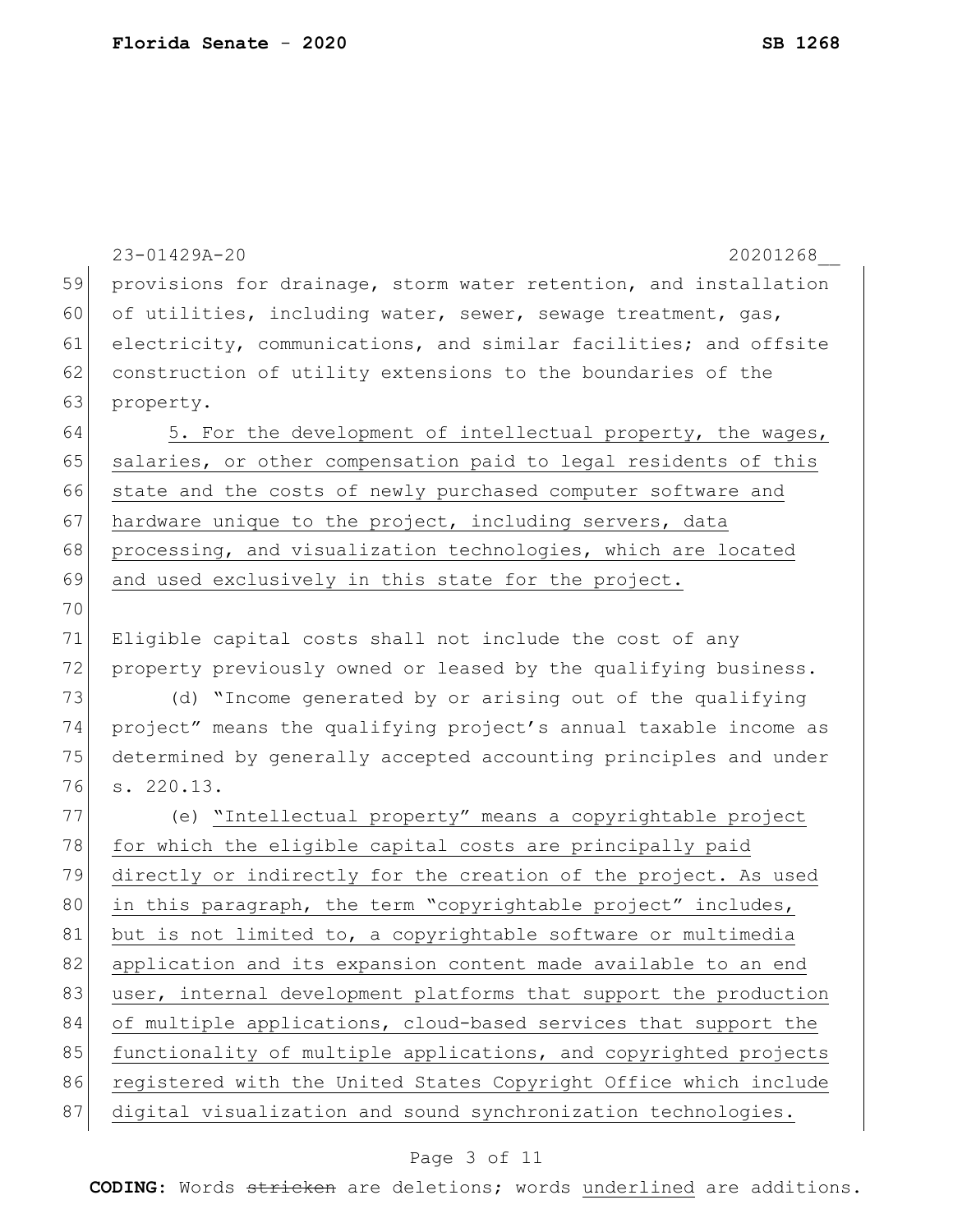|     | 23-01429A-20<br>20201268                                                |
|-----|-------------------------------------------------------------------------|
| 88  | The project may not be intended for distribution solely inside          |
| 89  | this state, and at least 75 percent of forecasted revenues for          |
| 90  | the project must be from outside this state.                            |
| 91  | (f) "Jobs" means full-time equivalent positions, as that                |
| 92  | term is consistent with terms used by the Department of Economic        |
| 93  | Opportunity and the United States Department of Labor for               |
| 94  | purposes of reemployment assistance tax administration and              |
| 95  | employment estimation, resulting directly from a project in this        |
| 96  | state. The term does not include temporary construction jobs            |
| 97  | involved in the construction of the project facility.                   |
| 98  | (g) $(f)$ "Qualifying business" means a business which                  |
| 99  | establishes a qualifying project in this state and which is             |
| 100 | certified by the Department of Economic Opportunity to receive          |
| 101 | tax credits pursuant to this section.                                   |
| 102 | (h) $\overline{+g}$ "Qualifying project" means a facility or project in |
| 103 | this state meeting one or more of the following criteria:               |
| 104 | 1. A new or expanding facility in this state which creates              |
| 105 | at least 100 new jobs in this state and is in one of the high-          |
| 106 | impact sectors identified by Enterprise Florida, Inc., and              |
| 107 | certified by the Department of Economic Opportunity pursuant to         |
| 108 | s. 288.108(6), including, but not limited to, aviation,                 |
| 109 | aerospace, automotive, and silicon technology industries.               |
| 110 | However, between July 1, 2011, and June 30, 2014, the                   |
| 111 | requirement that a facility be in a high-impact sector is waived        |
| 112 | for any otherwise eligible business from another state which            |
| 113 | locates all or a portion of its business to a Disproportionally         |
| 114 | Affected County. For purposes of this section, the term                 |
| 115 | "Disproportionally Affected County" means Bay County, Escambia          |
| 116 | County, Franklin County, Gulf County, Okaloosa County, Santa            |
|     |                                                                         |

# Page 4 of 11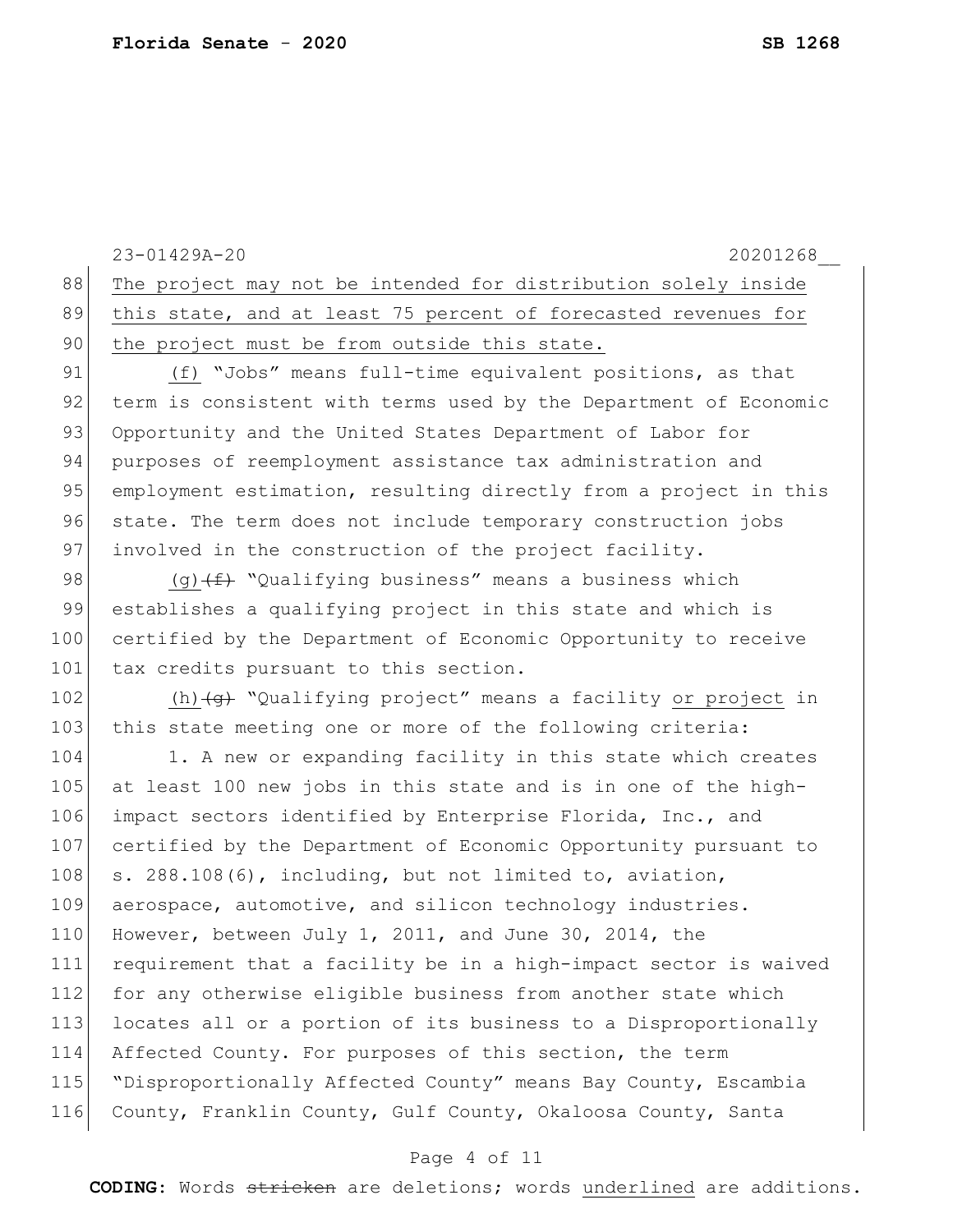## 23-01429A-20 20201268\_\_

118 2. A new or expanded facility in this state which is engaged in a target industry designated pursuant to the 120 procedure specified in s. 288.106(2) and which is induced by this credit to create or retain at least 1,000 jobs in this 122 state, provided that at least 100 of those jobs are new, pay an annual average wage of at least 130 percent of the average private sector wage in the area as defined in s. 288.106(2), and make a cumulative capital investment of at least \$100 million. Jobs may be considered retained only if there is significant evidence that the loss of jobs is imminent. Notwithstanding 128 subsection  $(2)$ , annual credits against the tax imposed by this chapter may not exceed 50 percent of the increased annual corporate income tax liability or the premium tax liability generated by or arising out of a project qualifying under this 132 subparagraph. A facility that qualifies under this subparagraph for an annual credit against the tax imposed by this chapter may 134 take the tax credit for a period not to exceed 5 years.

117 Rosa County, Walton County, or Wakulla County.

135 3. A new or expanded headquarters facility in this state 136 which locates in an enterprise zone and brownfield area and is 137 induced by this credit to create at least 1,500 jobs which on 138 average pay at least 200 percent of the statewide average annual 139 private sector wage, as published by the Department of Economic 140 Opportunity, and which new or expanded headquarters facility 141 makes a cumulative capital investment in this state of at least 142 \$250 million.

143 4. For the creation of intellectual property, a qualifying 144 project may be made up of one or more projects with different 145 start and completion dates. The annual average wage of the

## Page 5 of 11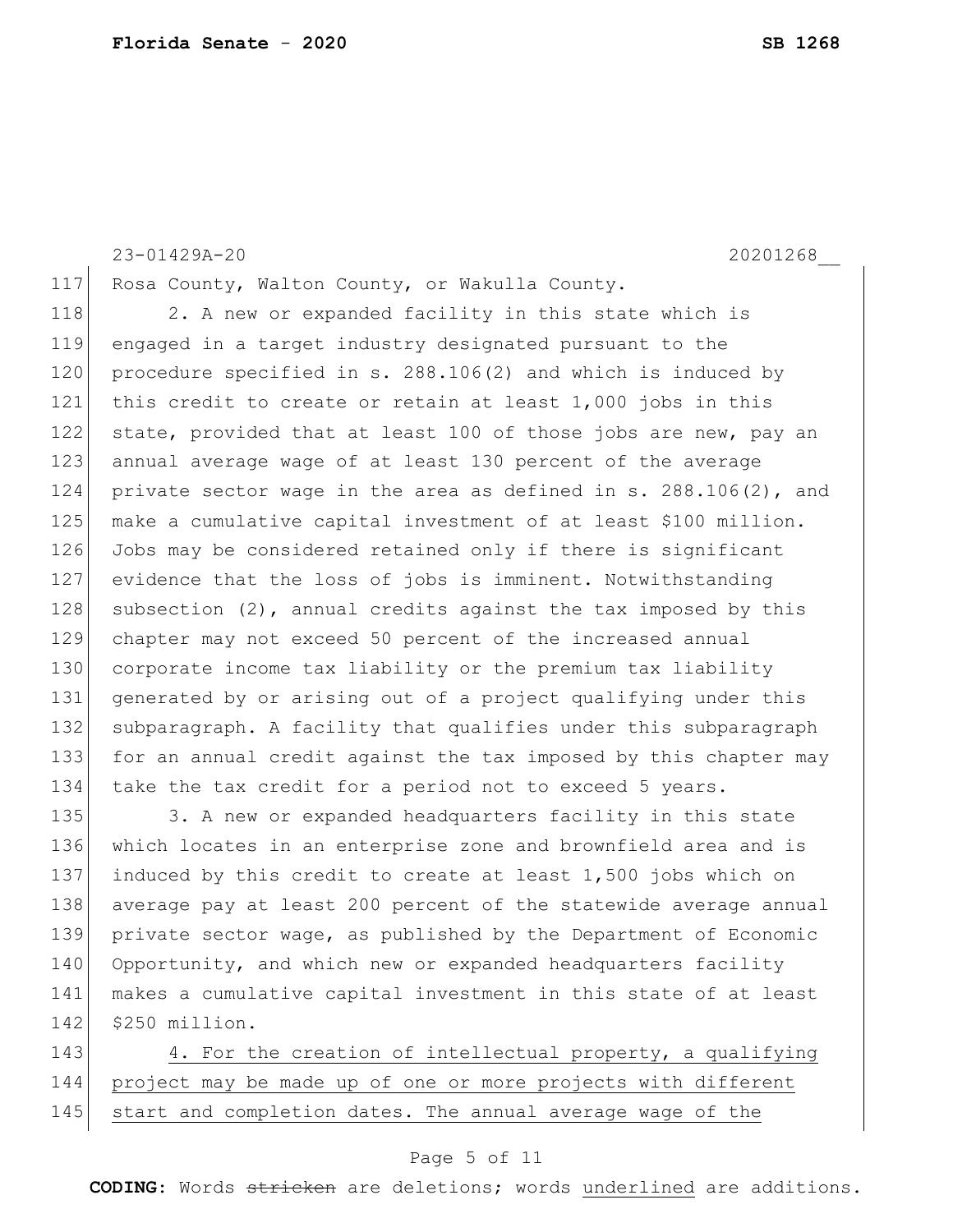| 20201268<br>$23 - 01429$ A $-20$                                   |
|--------------------------------------------------------------------|
| 146 project jobs in this state must be at least 150 percent of the |
| 147 average private sector wage in the area as defined in s.       |
| $148$ $288.106(2)(c)$ .                                            |

 (2)(a) An annual credit against the tax imposed by this chapter shall be granted to any qualifying business in an amount equal to 5 percent of the eligible capital costs generated by a 152 qualifying project, for a period not to exceed 20 years beginning with the commencement of operations of the project. Unless assigned as described in this subsection, the tax credit shall be granted against only the corporate income tax liability or the premium tax liability generated by or arising out of the qualifying project, and the sum of all tax credits provided 158 pursuant to this section shall not exceed 100 percent of the eligible capital costs of the project. In no event may any credit granted under this section be carried forward or backward 161 by any qualifying business with respect to a subsequent or prior 162 year. The annual tax credit granted under this section shall not exceed the following percentages of the annual corporate income tax liability or the premium tax liability generated by or 165 arising out of a qualifying project:

166 1. One hundred percent for a qualifying project which 167 results in a cumulative capital investment of at least \$100 168 million.

169 2. Seventy-five percent for a qualifying project which 170 results in a cumulative capital investment of at least \$50 171 million but less than \$100 million.

172 3. Fifty percent for a qualifying project which results in 173 a cumulative capital investment of at least \$25 million but less 174 than \$50 million.

## Page 6 of 11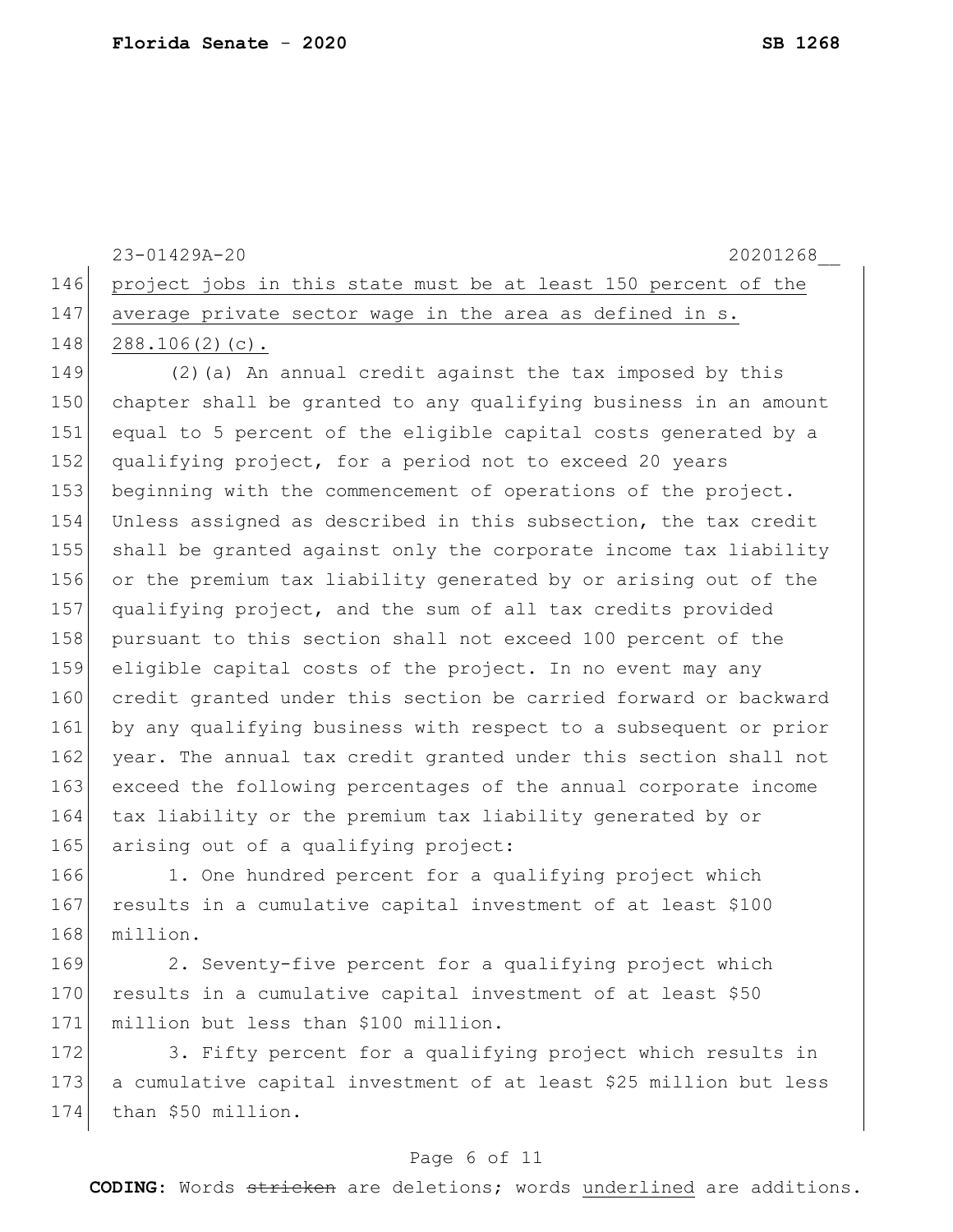175 (b) A qualifying project which results in a cumulative 176 capital investment of less than \$25 million is not eligible for 177 the capital investment tax credit. An insurance company claiming 178 a credit against premium tax liability under this program shall 179 not be required to pay any additional retaliatory tax levied 180 pursuant to s. 624.5091 as a result of claiming such credit. 181 Because credits under this section are available to an insurance 182 company, s. 624.5091 does not limit such credit in any manner. 183 (c) A qualifying business that establishes a qualifying 184 project that includes locating a new solar panel manufacturing 185 facility in this state that generates a minimum of 400 jobs 186 within 6 months after commencement of operations with an average 187 salary of at least \$50,000 may assign or transfer the annual 188 credit, or any portion thereof, granted under this section to 189 any other business. However, the amount of the tax credit that 190 may be transferred in any year shall be the lesser of the 191 qualifying business's state corporate income tax liability for 192 that year, as limited by the percentages applicable under 193 paragraph (a) and as calculated prior to taking any credit 194 pursuant to this section, or the credit amount granted for that 195 year. A business receiving the transferred or assigned credits 196 may use the credits only in the year received, and the credits 197 may not be carried forward or backward. To perfect the transfer, 198 the transferor shall provide the department with a written 199 transfer statement notifying the department of the transferor's 200 intent to transfer the tax credits to the transferee; the date 201 the transfer is effective; the transferee's name, address, and 202 federal taxpayer identification number; the tax period; and the 203 amount of tax credits to be transferred. The department shall,

## 23-01429A-20 20201268\_\_

Page 7 of 11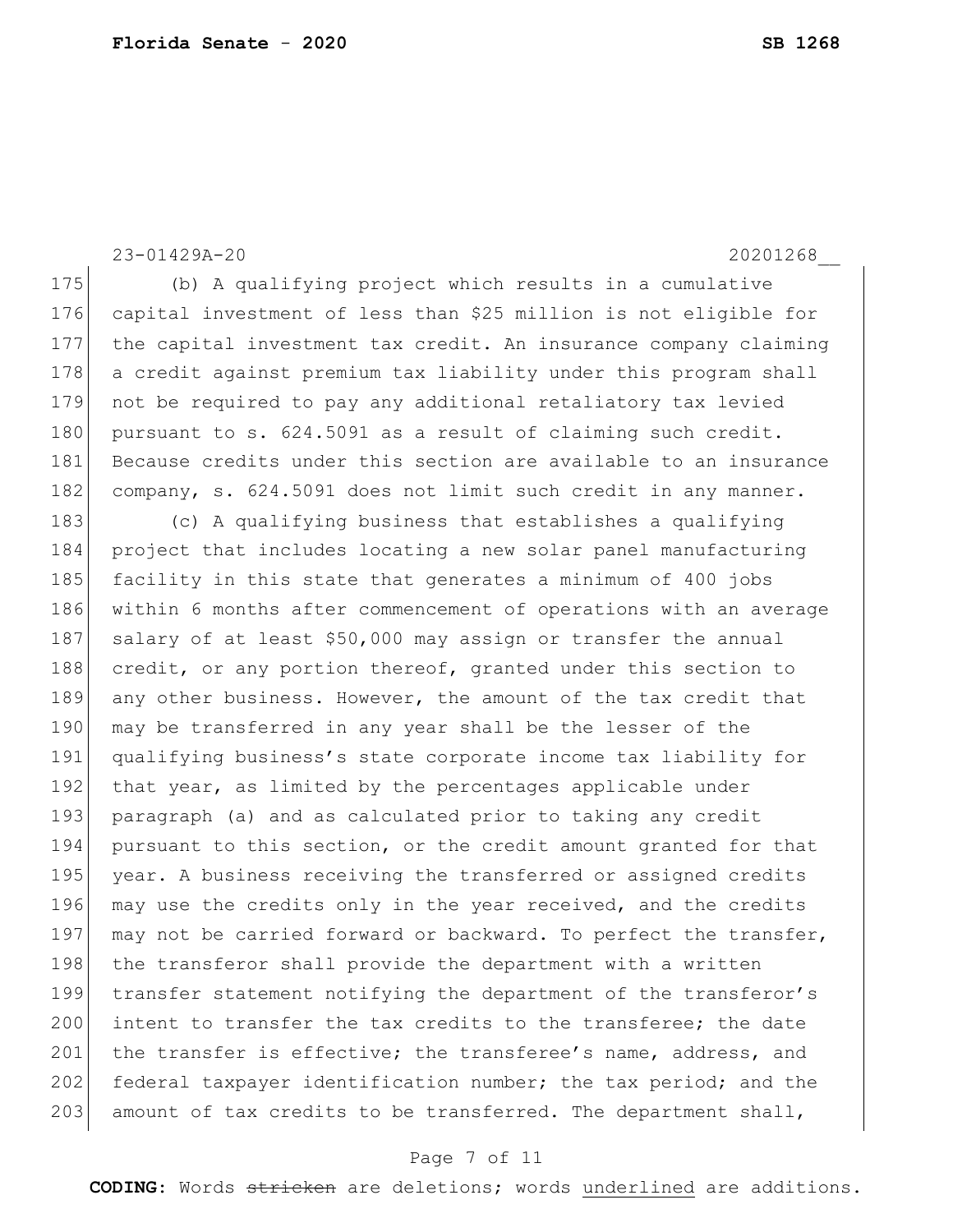|     | 23-01429A-20<br>20201268                                           |
|-----|--------------------------------------------------------------------|
| 204 | upon receipt of a transfer statement conforming to the             |
| 205 | requirements of this paragraph, provide the transferee with a      |
| 206 | certificate reflecting the tax credit amounts transferred. A       |
| 207 | copy of the certificate must be attached to each tax return for    |
| 208 | which the transferee seeks to apply such tax credits.              |
| 209 | (d) If the credit granted under subparagraph (a)1. is not          |
| 210 | fully used in any one year because of insufficient tax liability   |
| 211 | on the part of the qualifying business, the unused amounts may     |
| 212 | be used in any one year or years beginning with the 21st year      |
| 213 | after the commencement of operations of the project and ending     |
| 214 | the 30th year after the commencement of operations of the          |
| 215 | project.                                                           |
| 216 | $(3)$ (a) Notwithstanding subsection $(2)$ , a credit against the  |
| 217 | tax imposed by this chapter, against state taxes collected or      |
| 218 | accrued under chapter 212, or against a stated combination of      |
| 219 | the two taxes shall be granted to a qualifying business that       |
| 220 | establishes a qualifying project pursuant to subparagraph          |
| 221 | $(1)$ (h) 4. for which the cumulative capital investment of one or |
| 222 | more projects is an aggregate of at least \$50 million per year    |
| 223 | for 3 years, and the capital investment of each individual         |
| 224 | project is at least \$3.75 million. The tax credit shall be        |
| 225 | granted in an amount equal to 20 percent of the eligible capital   |
| 226 | costs generated by the qualifying project. The tax credit shall    |
| 227 | be granted against the tax liability of the qualifying business.   |
| 228 | (b) If the credit granted under this subsection is not             |
| 229 | fully used in 1 year because of insufficient tax liability on      |
| 230 | the part of the qualifying business, the unused amounts may be     |
| 231 | transferred or used in any one year or years beginning with the    |
| 232 | year of the completion date of the project and ending the 9th      |

# Page 8 of 11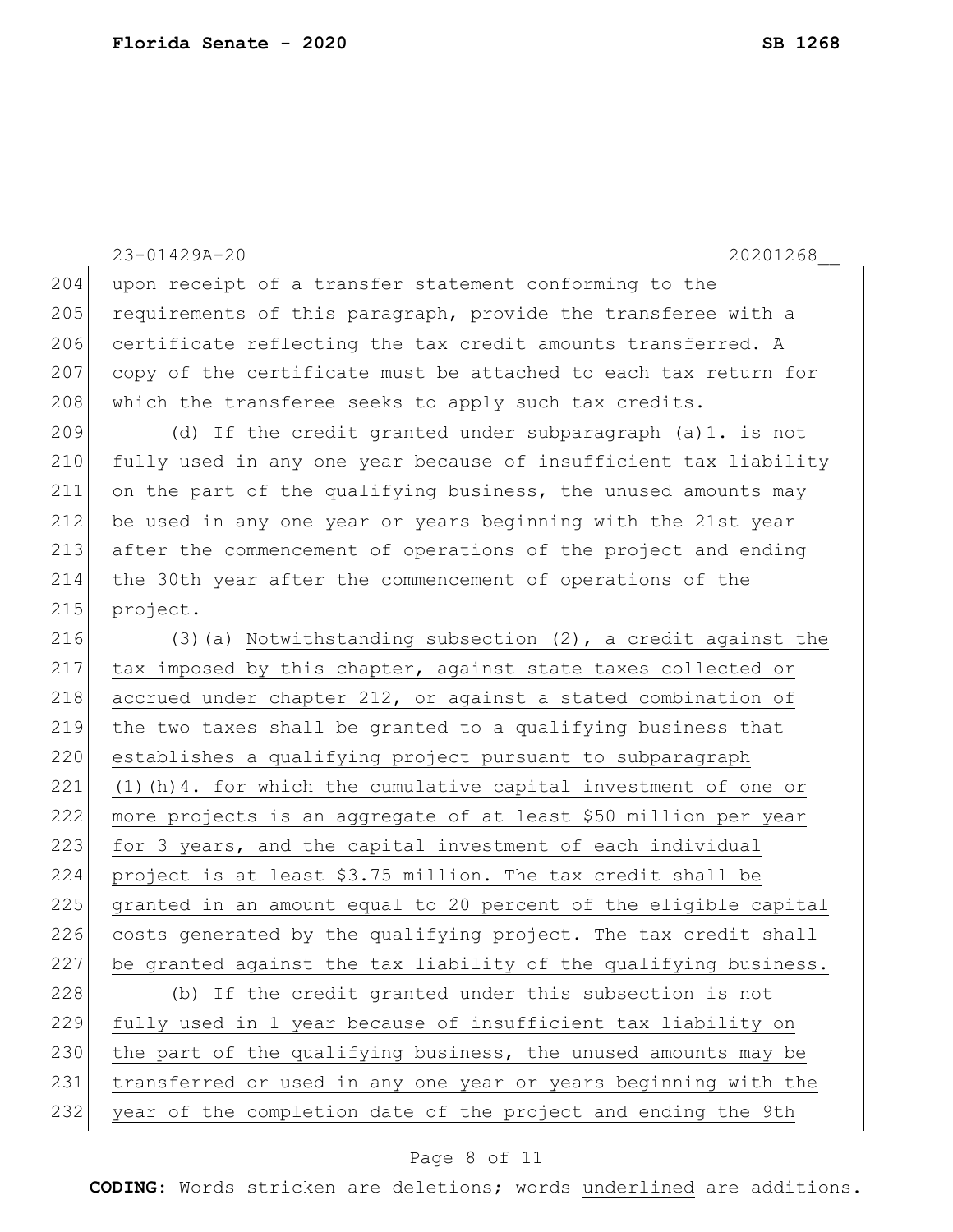23-01429A-20 20201268\_\_ 233 year after the completion date of the project. A business 234 receiving the transferred credits may use the credits only in 235 the year received, and the credits may not be carried forward or 236 backward. A transfer must be perfected in accordance with the 237 requirements of paragraph  $(2)(c)$ . 238 (4) (a) Notwithstanding subsection (2), an annual credit 239 against the tax imposed by this chapter shall be granted to a 240 qualifying business which establishes a qualifying project 241 pursuant to subparagraph (1)(h)3.  $\left(1\right)\left(\frac{1}{9}\right)$ ., in an amount equal 242 to the lesser of \$15 million or 5 percent of the eligible 243 capital costs made in connection with a qualifying project, for 244 a period not to exceed 20 years beginning with the commencement 245 of operations of the project. The tax credit shall be granted 246 against the corporate income tax liability of the qualifying 247 business and as further provided in paragraph (c). The total tax 248 credit provided pursuant to this subsection shall be equal to no 249 more than 100 percent of the eligible capital costs of the 250 qualifying project. 251 (b) If the credit granted under this subsection is not 252 fully used in any one year because of insufficient tax liability 253 on the part of the qualifying business, the unused amount may be 254 carried forward for a period not to exceed 20 years after the 255 commencement of operations of the project. The carryover credit 256 may be used in a subsequent year when the tax imposed by this 257 chapter for that year exceeds the credit for which the 258 qualifying business is eligible in that year under this 259 subsection after applying the other credits and unused 260 carryovers in the order provided by s. 220.02(8). 261 (c) The credit granted under this subsection may be used in

### Page 9 of 11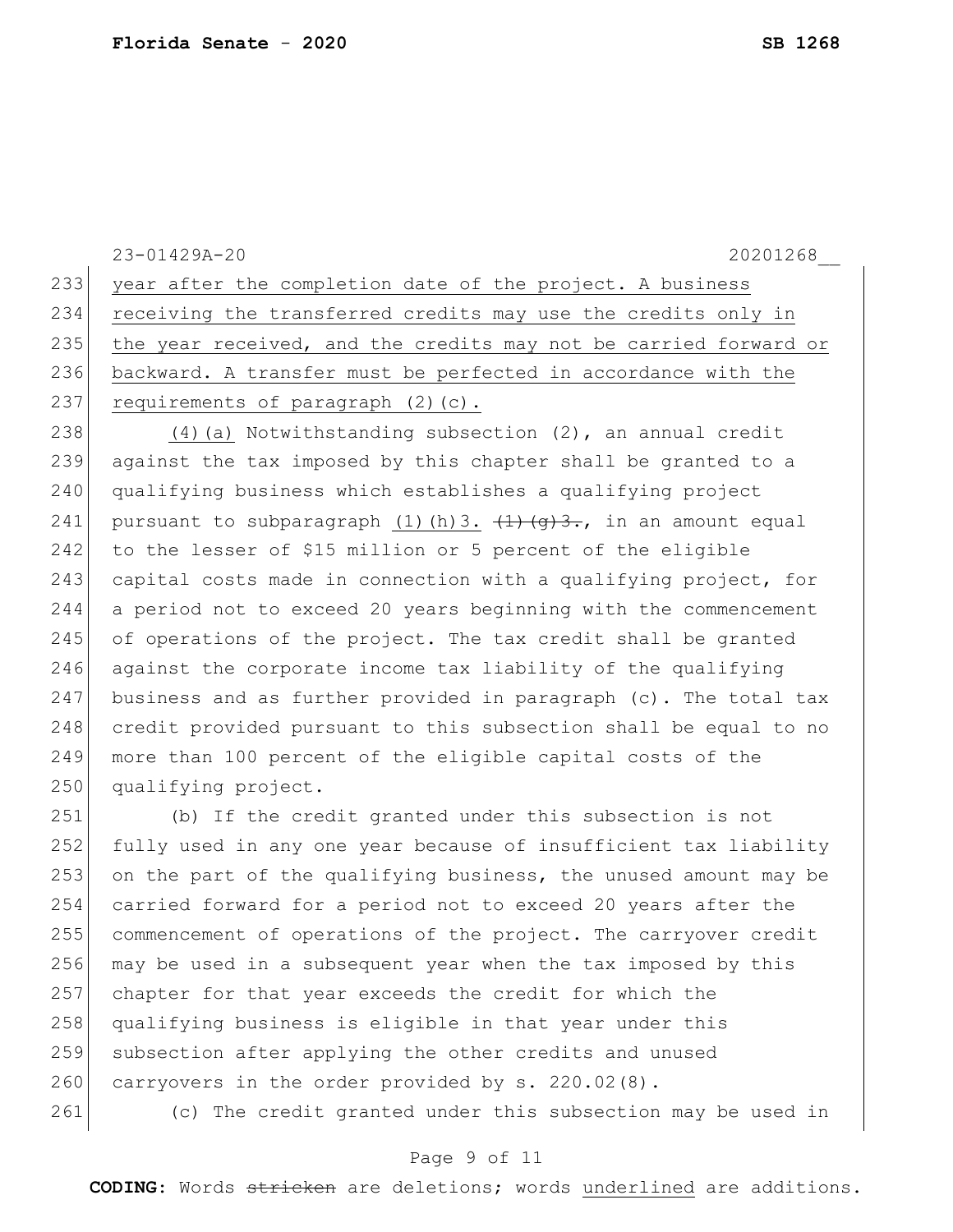23-01429A-20 20201268\_\_ 262 whole or in part by the qualifying business or any corporation 263 that is either a member of that qualifying business's affiliated 264 group of corporations, is a related entity taxable as a 265 cooperative under subchapter T of the Internal Revenue Code, or, 266 if the qualifying business is an entity taxable as a cooperative 267 under subchapter T of the Internal Revenue Code, is related to 268 the qualifying business. Any entity related to the qualifying 269 business may continue to file as a member of a Florida-nexus 270 consolidated group pursuant to a prior election made under s.  $271$   $220.131(1)$ , Florida Statutes (1985), even if the parent of the 272 group changes due to a direct or indirect acquisition of the 273 former common parent of the group. Any credit can be used by any 274 of the affiliated companies or related entities referenced in 275 this paragraph to the same extent as it could have been used by 276 the qualifying business. However, any such use shall not operate 277 to increase the amount of the credit or extend the period within 278 which the credit must be used. 279  $(5)$  (4) Prior to receiving tax credits pursuant to this

280 section, a qualifying business must achieve and maintain the 281 minimum employment goals beginning with the commencement of 282 operations or the completion date of  $a$ t a qualifying project and 283 continuing each year thereafter during which tax credits are 284 available pursuant to this section.

 $(6)$   $(5)$  Applications shall be reviewed and certified pursuant to s. 288.061. The Department of Economic Opportunity, 287 upon a recommendation by Enterprise Florida, Inc., shall first certify a business as eligible to receive tax credits pursuant to this section prior to the commencement of operations or the completion date of a qualifying project, and such certification

### Page 10 of 11